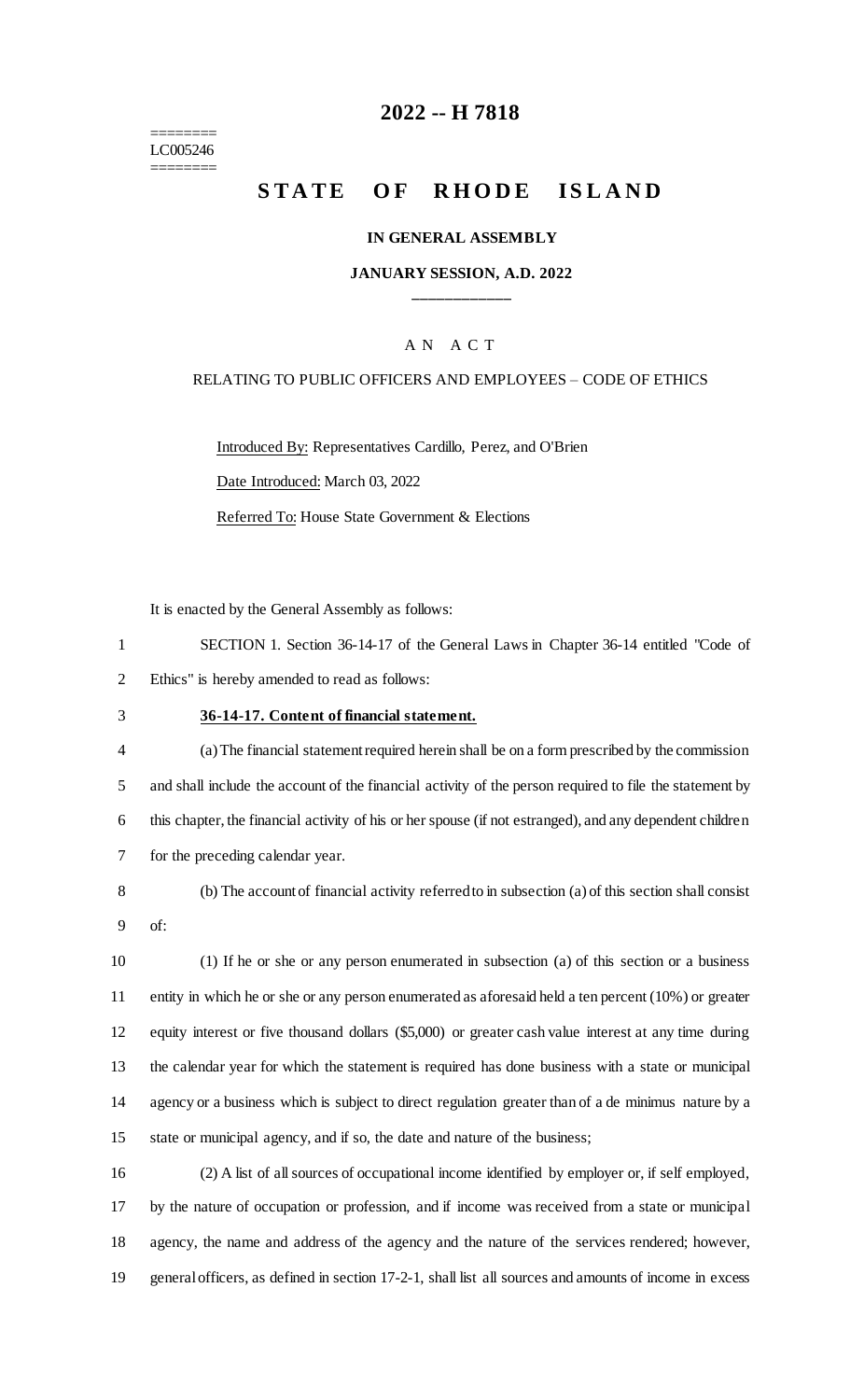of two hundred dollars (\$200) according to the following categories:

| 2  | $(i)$ not more than \$1000                                   |
|----|--------------------------------------------------------------|
| 3  | (ii) greater than \$1000 but no more than \$10,000           |
| 4  | (iii) greater than \$10,000 but no more than \$25,000        |
| 5  | (iv) greater than $$25,000$ but no more than $$50,000$       |
| 6  | (v) greater than $$50,000$ but no more than $$100,000$       |
|    | (vi) greater than $$100,000$ but no more than $$200,000$     |
| 8  | (vii) greater than $$200,000$ but no more than $$500,000$    |
| 9  | (viii) greater than $$500,000$ but no more than $$1,000,000$ |
| 10 | $(ix)$ greater than \$1,000,000                              |
|    |                                                              |

 (3) A listing of all real property in which a financial interest was held; however, this section shall not apply to real property used exclusively as his or her principal residence;

 (4) Identification of any interested person from whom the person or his or her spouse (if not estranged) or any dependent child received a gift or contribution of money or property in excess of one hundred dollars (\$100) in value or a series of gifts or contributions of money or property, the total of which exceeds one hundred dollars (\$100) in value received from the same source, and a description of each gift or contributions, except those received from persons related to the person at any time within the third degree of consanguinity or affinity and campaign contributions which were reported as required by law, for purposes of this subsection, "interested person", means a person or a representative of a person or business that has a direct financial interest in a decision that the person subject to the Code of Ethics is authorized to make, or to participate in the making of, as part of his or her official duties;

 (5) Identification of the source of all income received as beneficiary of a trust and identification of each asset, if known to the beneficiary, from which income was received by the beneficiary in excess of one thousand dollars (\$1,000);

 (6) A list of all boards of directors of which the person is a member and executive positions which he or she holds in any business entity, stating the name and address of each business entity; (7) The name and address of any business entity in which he or she or any person enumerated in subsection (a) of this section held a ten percent (10%) or greater equity interest or five thousand dollars (\$5,000) or greater cash value interest in at any time during the calendar year for which the statement is required; and

 (8)(i) Identification of any person, business entity, financial institution or other organization to whom the person was indebted at any time during the calendar year for which the statement is required in an amount in excess of one thousand dollars (\$1,000) other than: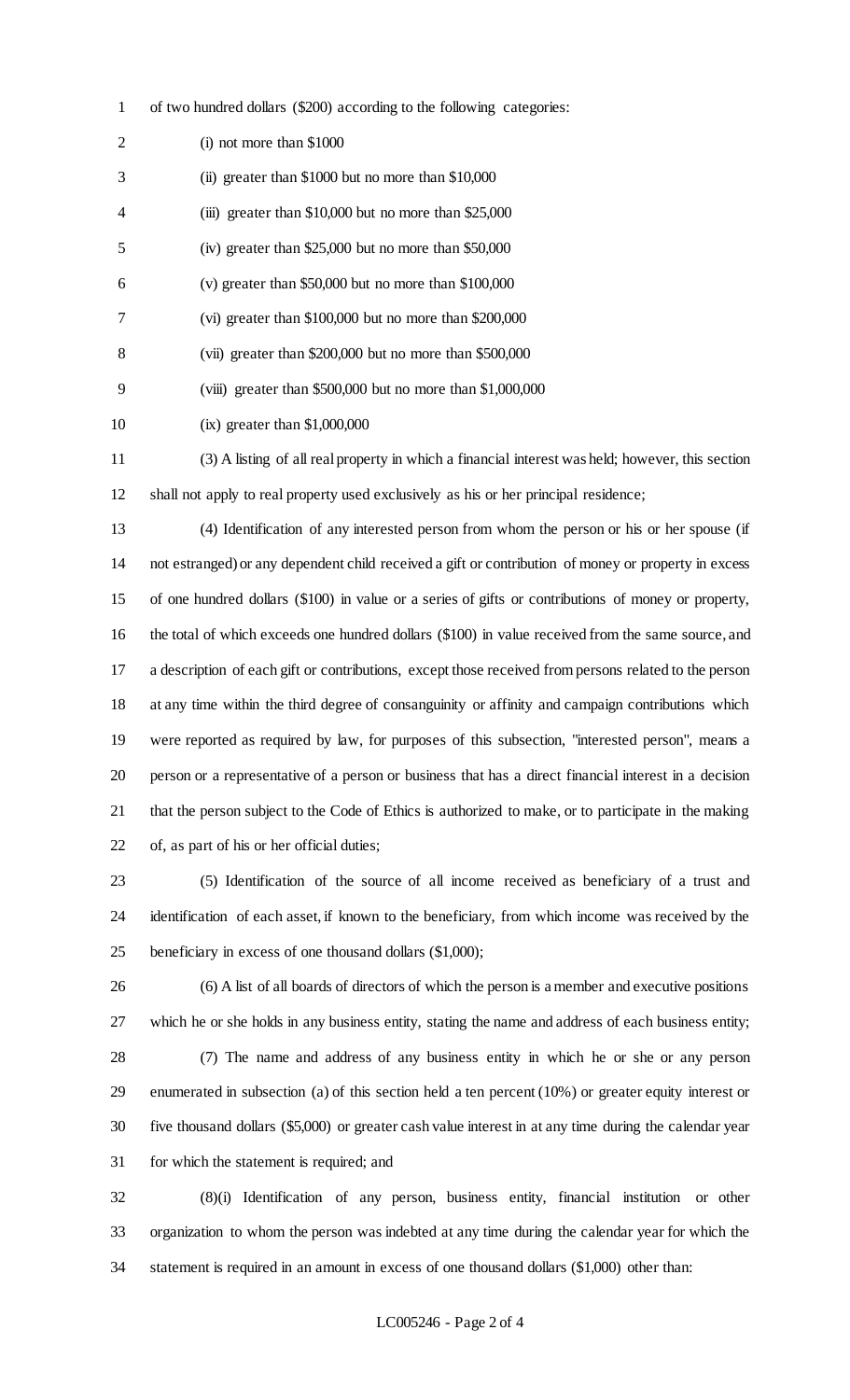- (A) Any person related to the person at any time within the third degree of consanguinity or affinity; or
- 3 (B) Any transactions involving credit cards; with exception to any and all unsatisfied default judgments; or
- (C) Any indebtedness to a financial institution, licensed and regulated by any state or by the United States, which is secured solely by a mortgage of record on real property used exclusively as the principal residence of the person required to file the statement.
- (ii) This section does not require the reporting of the amount or amounts of the indebtedness
- or the payment record of the loans.
- (c) The financial statement shall be sworn to under oath.
- SECTION 2. This act shall take effect upon passage.

#### ======== LC005246 ========